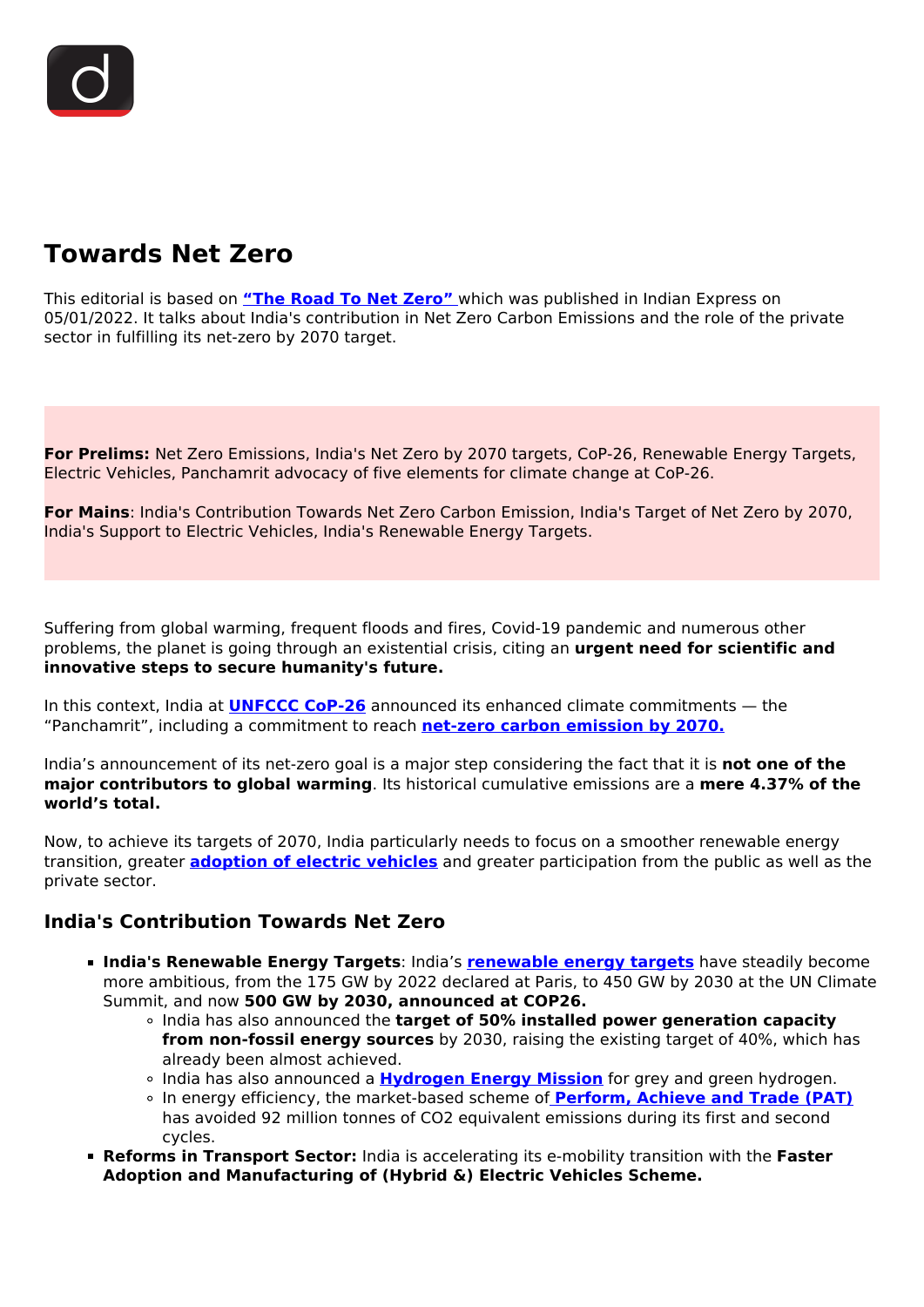- India **leapfrogged from Bharat Stage-IV (BS-IV) to [Bharat Stage-VI \(BS-VI\)](/daily-updates/daily-news-analysis/flex-fuel-vehicles) [emission norms](/daily-updates/daily-news-analysis/flex-fuel-vehicles) [b](/daily-updates/daily-news-analysis/flex-fuel-vehicles)y April 1, 2020**, the latter being originally scheduled for adoption in 2024.
- A **voluntary [vehicle scrapping policy](/daily-updates/daily-news-analysis/vehicle-scrapping-policy)** to phase out old and unfit vehicles complements the existing schemes.
- The **Indian Railways** is also charging ahead, targeting the [full electrification of all broad](/daily-updates/daily-news-analysis/indian-railway-to-be-net-zero-emitter-by-2030#:~:text=Recently%2C%20Indian%20Railways%20(IR),and%20reducing%20its%20energy%20consumption.)[gauge routes](/daily-updates/daily-news-analysis/indian-railway-to-be-net-zero-emitter-by-2030#:~:text=Recently%2C%20Indian%20Railways%20(IR),and%20reducing%20its%20energy%20consumption.) **by 2023.**
- **India's Support to EVs:** India is among a handful of countries that **support the global** 
	- [\[email protected\] campaign](/daily-updates/daily-news-editorials/electric-vehicles-have-the-potential-to-fuel-india%E2%80%99s-growth), which aims for at least 30% new vehicle sales to be electric by 2030.
		- India's **advocacy of five elements for climate change "Panchamrit"** at the **[COP26 in Glasgow](/daily-updates/daily-news-analysis/new-pledges-at-cop26-summit)** is a commitment to the same.
		- o India has taken various measures to develop and promote the EV ecosystem:
			- The remodeled **[Faster Adoption and Manufacturing of Electric Vehicles](/daily-updates/daily-news-analysis/fame-ii-1) [\(FAME II\)](/daily-updates/daily-news-analysis/fame-ii-1)** scheme
			- **[Production-Linked Incentive \(PLI\) scheme for Advanced Chemistry Cell](/daily-updates/daily-news-analysis/national-programme-on-advanced-chemistry-cell-battery-storage#:~:text=The%20Union%20Cabinet%20has%20approved,Cell%20Battery%20Storage%20(NPACC).) [\(ACC\)](/daily-updates/daily-news-analysis/national-programme-on-advanced-chemistry-cell-battery-storage#:~:text=The%20Union%20Cabinet%20has%20approved,Cell%20Battery%20Storage%20(NPACC).)** [f](/daily-updates/daily-news-analysis/national-programme-on-advanced-chemistry-cell-battery-storage#:~:text=The%20Union%20Cabinet%20has%20approved,Cell%20Battery%20Storage%20(NPACC).)or the supplier side
			- The recently launched **[PLI scheme for Auto and Automotive Components](/daily-updates/daily-news-analysis/pli-scheme-for-auto-drone-sector)** for manufacturers of electric vehicles.
- **Role of Government Schemes:** The **[Pradhan Mantri Ujjwala Yojana](/daily-updates/daily-news-analysis/ujjwala-2-0)** has helped 88 million households to shift from coal based cooking fuels to LPG connections.
	- More than 367 million LED bulbs have been distributed under the **[UJALA scheme](/daily-updates/daily-news-analysis/6-yearsof-ujala-and-slnp)**, leading to a **reduction of 38.6 million tonnes of CO2 per year.**
	- These two and other similar initiatives have helped India achieve a **reduction of 24% in the emission intensity of its GDP between 2005 and 2016.**
- **Role of Industries in Low-Carbon Transition:** The public and private sectors in India are already playing a key role in meeting the climate challenge, helped by growing customer and investor awareness, as well as increasing regulatory and disclosure requirements.
	- For instance, the **Indian cement industry has taken pioneering measures and achieved one of the biggest sectoral low carbon milestones worldwide.**
	- There is greater synergy of India's climate policy with the actions and commitments of its private sector.

# **Associated Challenges**

- **Issues in Smooth Transition to Renewables:** Identification of **land with Renewable Energy potential** and the **time consuming procedures of land clearance.**
	- **Integrating** a larger share of renewables with the grid is another roadblock.
	- Challenges are also expected in enabling penetration of renewables in the so called **hard to decarbonize sectors.**
- **Challenges for Coal-Powered Companies:** A transition from coal to non-fossil fuel based power generation/transportation is relatively easier for the companies operating in the services sector.
	- However, the **low-carbon transition challenge is bigger for companies that are largely coal-powered** and contribute more than half of our country's emissions.
- **Lack of Technology and Skilled Labour for EV Manufacturing:** India is **technologically deficient** in the production of electronics that form the backbone of the EV industry, such as batteries, semiconductors, controllers, etc.
	- EVs have higher servicing costs which require higher levels of skills. **India lacks dedicated training courses for such skill development.**
- **Consumer Related Issues for Shifting to EVs:** In 2018, **India was reported to have only 650 charging stations,** which is quite less than the neighboring counterparts who already had over 5 million charging stations.
	- **Lack of charging stations** makes it unsuitable for the consumers in covering long range.
	- Also, the **cost of a basic electric car is much higher** than the average price of a car running on conventional fuel.

## **Way Forward**

**An Energy Mix of Renewables:** Round the clock supply of sources like wind and sunlight is not possible everywhere, therefore, it would be **wise to go for a diversified energy mix of solar,**